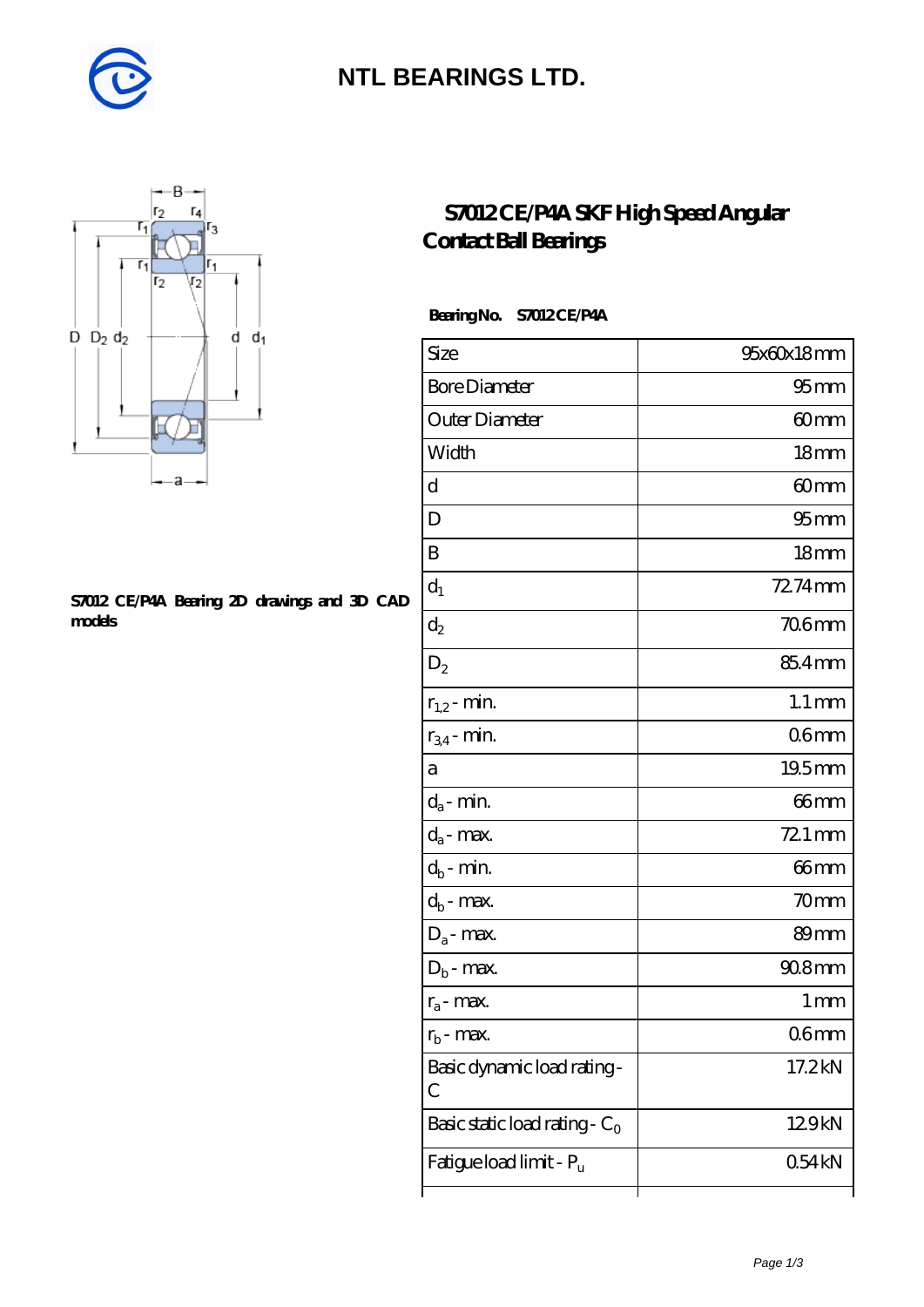

# **[NTL BEARINGS LTD.](https://diabetesfriends.net)**

| Limiting speed for grease<br>lubrication | 20000r/min          |
|------------------------------------------|---------------------|
| Ball - $D_w$                             | 7.938mm             |
| $Ball - z$                               | 25                  |
| Calculation factor - $f_0$               | 85                  |
| Preload class $A - G_A$                  | 92N                 |
| Preload class $B - G_B$                  | 275N                |
| Preload class C - $G_C$                  | 550N                |
| Calculation factor - f                   | 1.08                |
| Calculation factor - f                   | T                   |
| Calculation factor - $f_{2A}$            | 1                   |
| Calculation factor - $f_{\mathcal{B}}$   | 1.03                |
| Calculation factor - $f_{\chi}$          | 1.05                |
| Calculation factor - f <sub>HC</sub>     | 1                   |
| Preload class A                          | 48N/micron          |
| Preload class B                          | 75N/micron          |
| Preload class C                          | 101 N/micron        |
| $d_1$                                    | 72.74mm             |
| $d_2$                                    | <b>706mm</b>        |
| $\mathrm{D}_2$                           | 85.4mm              |
| $r_{1,2}$ min.                           | $1.1 \,\mathrm{mm}$ |
| $r_{34}$ min.                            | 06 <sub>mm</sub>    |
| $d_{a}$ min.                             | $66$ mm             |
| $d_a$ max.                               | 72.1 mm             |
| $d_h$ min.                               | 66mm                |
| $d_h$ max.                               | 70mm                |
| $D_a$ max.                               | 89mm                |
| $D_{\rm b}$ max.                         | $908$ mm            |
| $r_a$ max.                               | 1 mm                |
| $r_{\rm b}$ max.                         | 06 <sub>mm</sub>    |
| Basic dynamic load rating C              | 17.2kN              |